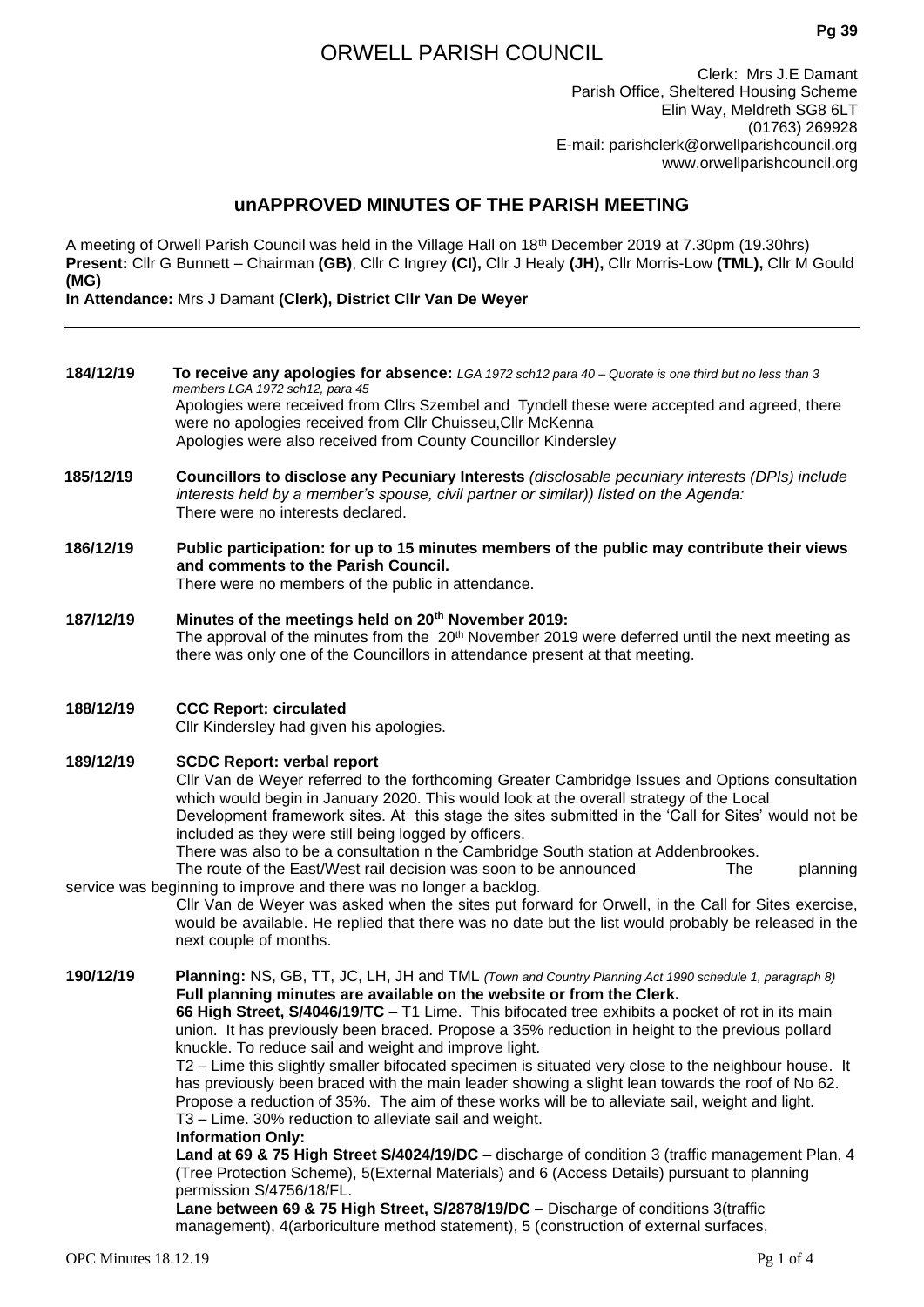6(construction of access and kerb details 7(materials and type of boundary treatment) 8( carbon emission) 9 (water consumption), 9 (data ducting infrastructure for new homes) and 10 (data ducting infrastructure) of planning application S/4756/18/FL

**Land off Hurdleditch Road, S/3193/19/DC** – discharge of condition 5 (secure cycle parking) of planning application S/3870/18/RM. Residential development of 49 dwellings with associated works including landscaping and open space.

**Land off Hurdleditch Road, S/3197/19/DC** – Discharge of condition 2 (proposed arrangement of future management and maintenance of the proposed streets) of planning application S/3870/18/RM – Residential development of 49 dwellings with associated works including landscaping and open space.

**Land off Hurdleditch Road, S/3210/19/DC** – Discharge of condition 4 (Boundary treatment) pursuant to planning permission S/3870/18/RM

### **191/12/19 Parish Youth Club:**

New equipment had been purchased. A question had been raised with regards to the insurance coverage of the equipment and the addition to the Parish Council Asset Register. The funding of the equipment had come from Youth Club funds which the Parish Council held. It was agreed that the Clerk add the equipment to the Asset Register and also the insurance schedule. **-Clerk**

### **192/12/19 New Recreation Ground:**

Cllrs Szembel and Bunnett had met with the land agent and owners. The surface water drain which goes through the ground to the centre of the site needed to be moved to the side. Legal advice appeared to support that this should be paid for by the landowner but the landowner indicated that the Parish Council should bear the cost. The route of the drain was discussed. Cllr Bunnett advised that there was originally a ditch which was later piped. It was noted that the water drain was not disclosed in the Section 106 Agreement.

#### **193/12/19 Recreation Ground & Pavilion:**

The play equipment was satisfactory. The clerk reported that the Ash tree had been removed and the bottom of the brook cleared. The Clerk was to arrange for the bank to also be cleared. There is a £1000 excess on the insurance claim for the Pavilion repair work. Once completed the building will be monitored for any further subsidence.

### **194/12/19 Bollards for Carpark:**

The installation of bollards was ongoing. It was noted that rubbish on the recreation ground was increasing as the litter bins were not being used.

#### **195/12/19 Hurdleditch Road:**

A request had been made by a resident for the Parish Council to look at the possibility of widening Hurdleditch Road. This was mainly the stretch of road leading towards the A603 where the road was narrow and straight. The Clerk reported that she had forwarded the request to County Highways for their comments but there had been no response to date.

#### **196/12/19 Bus:**

Concerns had been raised over the bus which reversed into Lotfield Street from Town Green Road. A suggestion had been made that the bus did not reverse but continued down Stocks Lane and then into Lotfield Street. The Clerk advised that a response from the Operators of the No 75 bus was awaited.

### **197/12/19 Malton Lane:**

**It** was noted that the Meldreth side of the lane was still very muddy. The Clerk was aware that Cambridgeshire County Council had made a claim for compensation followng the recent car accident.

### **198/12/19 Clunch Pit Management Trust (CPMT):**

Cllr Bunnett reported that he had attended a meeting where the the Trustees discussed making an application to have the Glebe Field designated as a Local Green Space. It was noted that the Parish Council had previously tried to achieve this by submitting the land under the South Cambridgeshire District Council call for sites without success.

### **199/12/19 Chapel Orchard:**

It was noted that Winter Wonderland was a great success.

### **201/12/19 Village Hall**

It was noted that a white board was required. The front door also needed attention and Cllr Healy was to report this. A defibrillator would be investigated in the new year.  $-JH$ 

**Pg 41**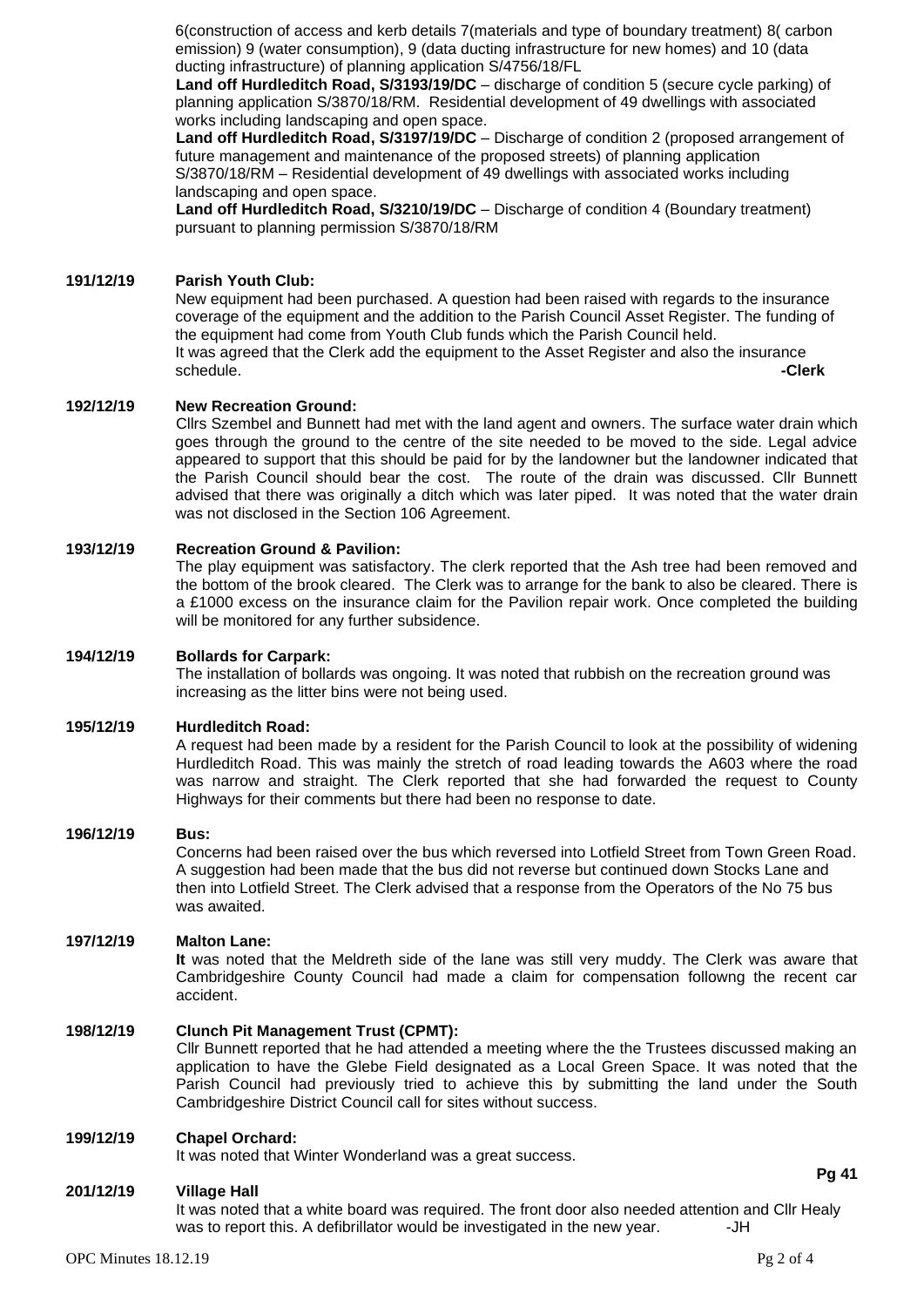### **202/12/19 Financial Matters:**

1. Financial Statements for December 2019

2.Payments and Additional payments for October *(Additional payments are shaded, these costs have already been agreed but may not have appeared on the agenda.*

*Local Government Act (LGA); Public Health Act (PHA); Open Space Act (OSA); Parish Councils Act (PCA)*

| Payments awaiting authorisation |              |          |                                                   |                                   |  |  |
|---------------------------------|--------------|----------|---------------------------------------------------|-----------------------------------|--|--|
| Payee                           | Amount £     | Vat £    | <b>Description</b>                                | <b>Power</b>                      |  |  |
| Salaries, HMRC,<br>Pension      | Confidential | $\Omega$ | <b>Employees payments for October</b>             | LGA 1972 s112                     |  |  |
| Barry Sharman<br>Architects     | 102.67       | 17.11    | Ordinance survey map for new recreation<br>ground | LGS 1972 s111                     |  |  |
| E-ON                            | 111.41       | 5.31     | <b>Electric for Pavilion</b>                      | LGA 1972 s111                     |  |  |
| Haven                           | 281.51       | 45.77    | Street lighting                                   | PCA 1957 s3                       |  |  |
| <b>Majestic Gardens</b>         | 54.00        | 9.00     | Mtce on Glebe paddock                             | OSA 196 s9/10                     |  |  |
| Amazon                          | 142.99       |          | Youth Club billiard table                         | LGA (misc provisions)<br>1976 s19 |  |  |
| Amazon                          | 16.99        |          | Youth Club lamp                                   | LGA (misc provisions)<br>1976 s19 |  |  |
| Amazon                          | 329.00       |          | Youth Club Football table                         | LGA (misc provisions)<br>1976 s19 |  |  |
| Cambridge Water                 | 29.32        |          | Water for Pavilion DD                             | PHA 1936 s87                      |  |  |
| Acacia Tree Surgeons            | 480.00       |          | Removal of Ash tree on recreation ground          | Osa 1906 9/10                     |  |  |
| Meldreth PC                     | 100.00       |          | <b>Office Rent</b>                                | LGA 1972 s111                     |  |  |

### **Payments awaiting authorisation**

Office rent is £100 per month.

It was noted that the gate spring was not working on the gate closing mechanism at the burial ground. The Clerk was asked to hold the payment until this had been resolved. **-CLERK** All expenditure was proposed by Cllr Healy to be correct, these were seconded by Cllr Tyndell and agreed by all.

### **203/11/19 Community Gritting and Equipment:**

A report had been circulated by Cllr Szembel. Insurance clarification had been received. It was noted that the equipment could be used on the footway but the Parish Council would prefer not to do this. The Methodist Chapel would be asked again if they would be willing to store the equipment.

Grit bins were located at Fishers Lane, Lordship Close, Meadowcroft Way, Town Green Road, Leaden Hill and the Volac layby. Cllr Ingrey agreed to check the bins. *-CI*

### **204/12/19 Correspondence and Clerk's Report:**

The Clerk had notified County Highways that Orwell had agreed to the feasibility study recommendation. She was trying to arrange a site meeting with Balfour Beatty with regards to a new lamp and post at the junction of Malton Lane and High Street.

The bridge at the recreation ground/Brookside had been repaired. The Ash tree behind the pavilion had been taken down. The gates at the burial ground had been repaired.

A discussion took place on the CCTV cameras. The Clerk to send information to Councillors on who could obtain footage. It was agreed that a policy on the procedure should a burglary be carried out.

### **205/12/19 Joint Village A10 Working Party:**

The next meeting was to be held on the  $30<sup>th</sup>$  January 2020. Cllr Szembell would be unable to attend. A replacement would be decided at the next meeting.

### **206/12/19 Landscaping contract:**

Tenders had been received for the three year contract 1<sup>st</sup> January 2020 -31<sup>st</sup> December 2022. The tenders were discussed. On a proposal by Cllr TML, seconded by JH, it was agreed that the contract be awarded to the cheapest quotation -Buchans Landscapes ????

### **207/12/19 Precept/Budget 2020/21**